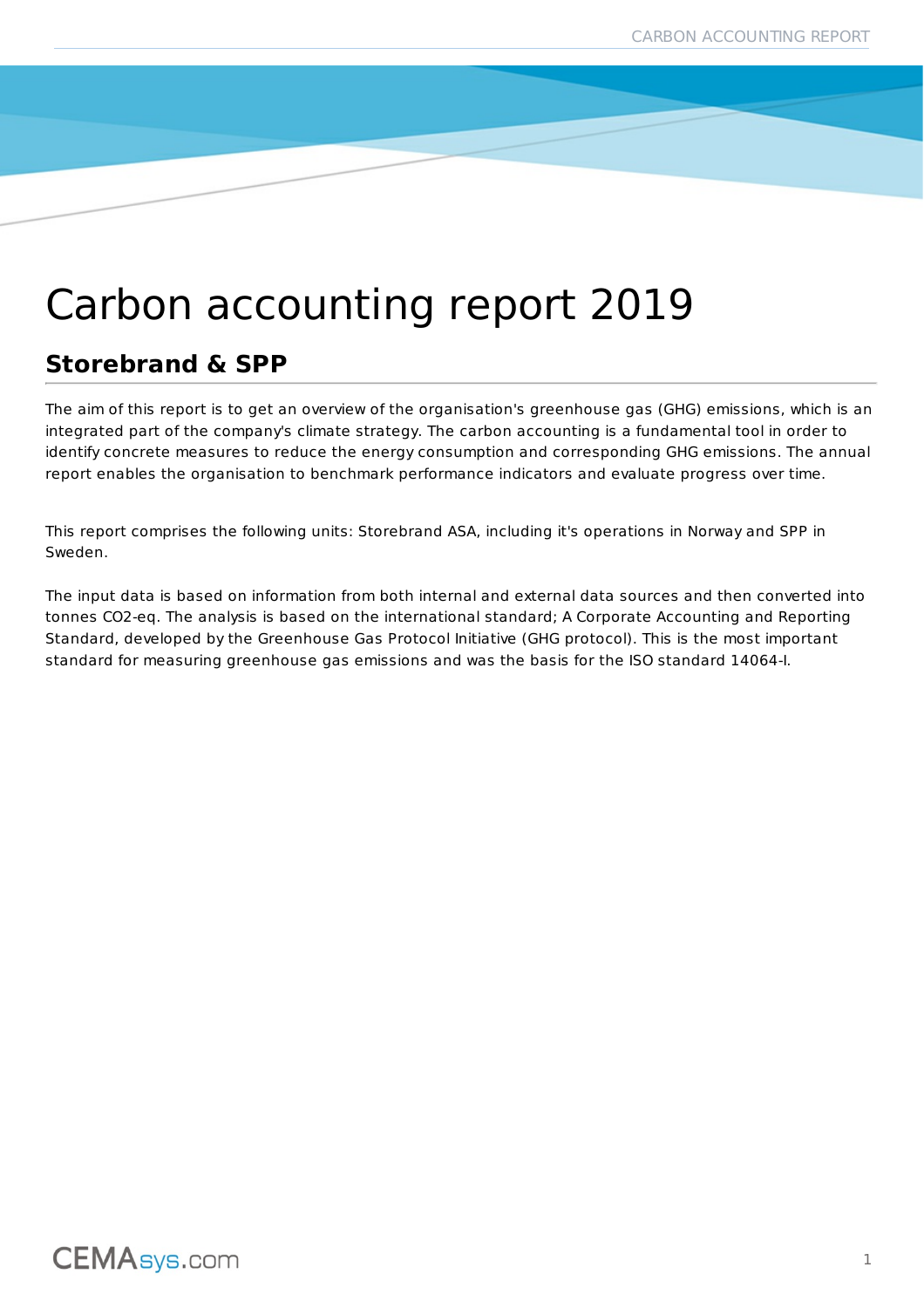### Energy and GHG emissions

| Category                       | <b>Description</b> | Consumption | Unit             | Energy<br>(MWh eqv) | <b>Emissions</b><br>(tCO2e) | Emissions<br>(distribution) |
|--------------------------------|--------------------|-------------|------------------|---------------------|-----------------------------|-----------------------------|
| Transportation                 |                    |             |                  | 4.6                 | 1.1                         | 0.1%                        |
| Diesel (NO)                    |                    | 446.0       | liters           | 4.6                 | 1.1                         | 0.1%                        |
| Scope 1 total                  |                    |             |                  | 4.6                 | 1.1                         | 0.1%                        |
| Electricity*                   |                    |             |                  | 3 1 2 4 . 2         | 121.8                       | 8.0%                        |
| Electricity Nordic mix         | Göteborg           | 26 365.0    | kWh              | 26.4                | 1.0                         | 0.1%                        |
| <b>Electricity Nordic mix</b>  | Jonköping          |             | kWh              |                     |                             |                             |
| Electricity Nordic mix         | Linköping          | 12 000.0    | kWh              | 12.0                | 0.5                         |                             |
| Electricity Nordic mix         | Lysaker            | 2 292 667.0 | kWh              | 2 2 9 2 . 7         | 89.4                        | 5.9%                        |
| Electricity Nordic mix         | Malmø              | 53 678.0    | kWh              | 53.7                | 2.1                         | 0.1%                        |
| Electricity Nordic mix         | Stockholm          | 708 397.0   | kWh              | 708.4               | 27.6                        | 1.8%                        |
| Electricity Nordic mix         | Sundsvall          |             | kWh              |                     |                             |                             |
| <b>Electricity Nordic mix</b>  | Västerås           | 31 061.0    | kWh              | 31.1                | 1.2                         | 0.1%                        |
| <b>DH Nordic locations</b>     |                    |             |                  | 2 2 5 2 . 5         | 57.6                        | 3.8%                        |
| District heating SE/Göteborg   |                    | 15 924.0    | kWh              | 15.9                | 1.0                         | 0.1%                        |
| District heating SE/Stockholm  |                    | 457 771.0   | kWh              | 457.8               | 35.2                        | 2.3%                        |
| District cooling SE/Stockholm  |                    | 184 392.0   | kWn              | 184.4               |                             |                             |
| District heating NO/Lysaker    |                    | 1 494 988.0 | kWh              | 1 4 9 5 . 0         | 13.0                        | 0.9%                        |
| District heating SE/Linköping  |                    | 22 000.0    | kWh              | 22.0                | 0.3                         |                             |
| District heating SE/Vasteras   |                    | 37 149.0    | kWh              | 37.1                | 4.0                         | 0.3%                        |
| District heating SE/Malmo      |                    | 28 000.0    | kWh              | 28.0                | 4.0                         | 0.3%                        |
| District cooling SE/Goteborg   |                    | 12 232.0    | kWh              | 12.2                |                             |                             |
| Scope 2 total                  |                    |             |                  | 5 3 7 6 . 6         | 179.4                       | 11.8%                       |
| Air travel                     |                    |             |                  |                     | 1 229.0                     | 80.9%                       |
| Flights                        |                    | 1 2 2 9 . 0 | tCO <sub>2</sub> |                     | 1 2 2 9 . 0                 | 80.9%                       |
| <b>Business travel</b>         |                    |             |                  | 5.6                 | 36.6                        | 2.4%                        |
| Taxi                           |                    | 9.1         | tCO <sub>2</sub> |                     | 9.1                         | 0.6%                        |
| Train (SE)                     |                    | 267 813.0   | pkm              |                     | 0.1                         |                             |
| Mileage all. car (NO)          |                    | 194 411.0   | km               |                     | 27.2                        | 1.8%                        |
| Mileage all. electric car (NO) |                    | 32 806.4    | km               | 5.6                 | 0.2                         |                             |
| Waste                          |                    |             |                  |                     | 32.3                        | 2.1%                        |
| Waste mix, incinerated         |                    | 57 780.0    | kg               |                     | 29.0                        | 1.9%                        |
| Paper waste, recycled          |                    | 58 476.0    | kg               |                     | 1.2                         | 0.1%                        |
| Glass waste, recycled          |                    | 6885.0      | kg               |                     | 0.1                         |                             |
| Metal waste, recycled          |                    | 3 748.0     | kg               |                     | 0.1                         | ٠                           |
| Organic waste, recycled        |                    | 74 387.0    | kg               |                     | $1.6\,$                     | 0.1%                        |
| Plastic waste, recycled        |                    | 8 6 3 9 . 0 | kg               |                     | 0.2                         |                             |
| WEEE, recycled                 |                    |             | kg               |                     |                             |                             |
| Special waste                  | Annet avfall       | 1 270.0     | kg               |                     |                             |                             |
| Kmgodtgjørelse(SE)             |                    |             |                  | 171.5               | 40.9                        | 2.7%                        |
| Diesel (B5)                    |                    | 4 2 9 2 . 0 | liters           | 45.4                | 11.0                        | 0.7%                        |
| Petrol                         |                    | 12 875.0    | liters           | 123.7               | 29.8                        | 2.0%                        |
| Mileage all. electric car (NO) |                    | 13 950.0    | km               | 2.4                 | 0.1                         |                             |
| Scope 3 total                  |                    |             |                  | 177.1               | 1 3 3 8 . 7                 | 88.1%                       |
| <b>Total</b>                   |                    |             |                  | 5 5 5 8 . 3         | 1 519.2                     | 100.0%                      |
|                                |                    |             |                  |                     |                             |                             |
|                                |                    |             |                  |                     |                             |                             |
|                                |                    |             |                  |                     |                             |                             |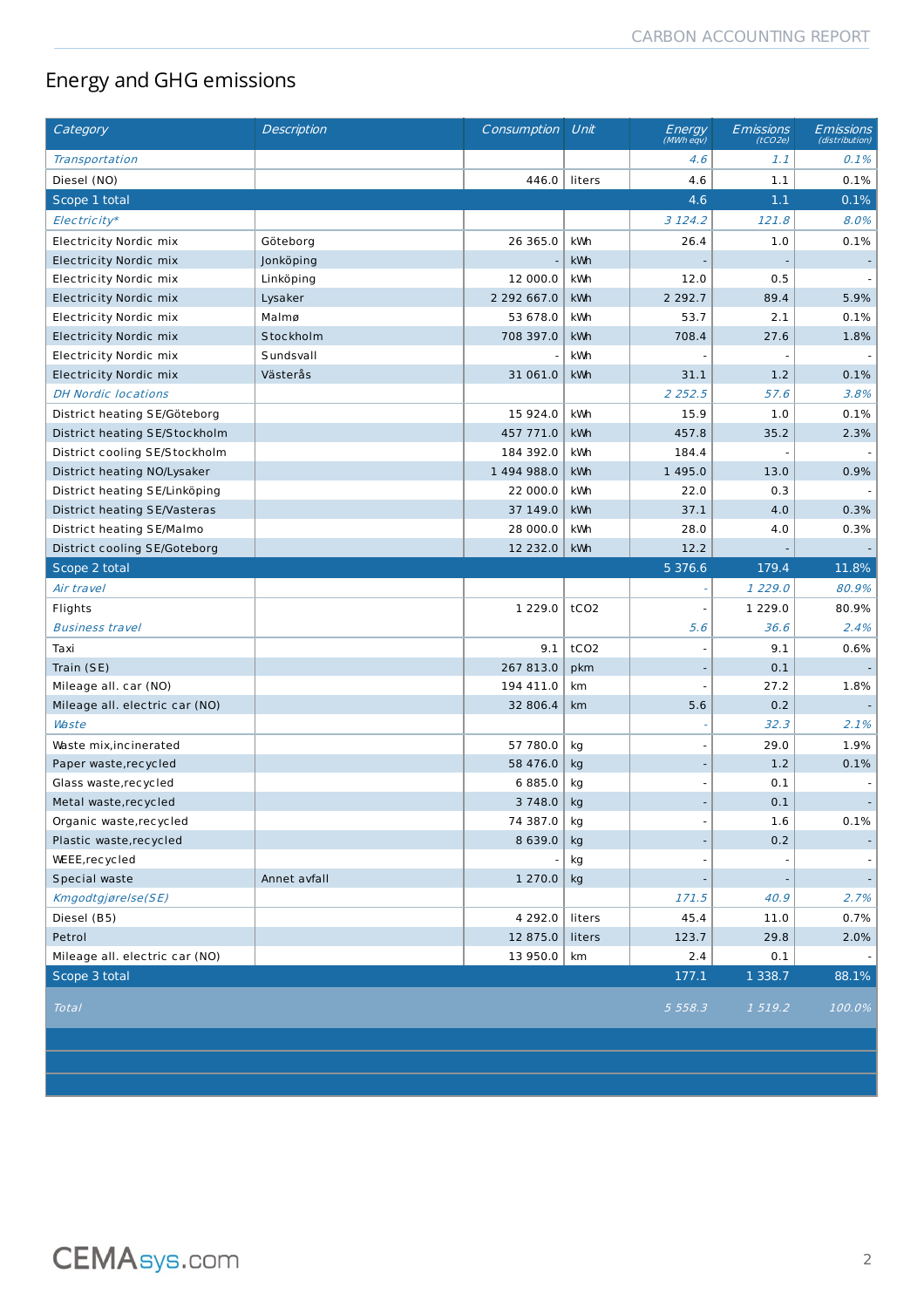#### **Scope 1**

Company cars: Diesel consumption from one company car in Norway.

#### **Scope 2**

Electricity: The table shows emissions from electricity with the location-based emission factor Nordic Mix. Notably, the emission factor is reduced by 13,3% since 2018, because of more renewable production of electricity in the Nordic region. Electricity with a market-based emission factor, called Market-based electricity (GoO & residual), is presented in the star \*. Guaranties of Origin (GoO) has been purchased for 100% of the electricity consumption. For consumption with GoO, the emission factor is zero. Consumption of electricity without GoO's have the emissions factor Nordic Residual Mix is used. This new practice of presenting electricity with two different emissions factors was introduced in 2015. This is further explained under Scope 2 in Methodology and sources.

District heating and cooling: Consumption of energy from district heating and cooling per location reported.

#### **Scope 3**

Air travel: Annual emissions from air travel reported from travel agency.

Mileage allowance: Emissions from traveling with employees' own vehicles from mileage allowance, reported in km.

Waste: Reported annual waste generation in kg per type and recycling or incineration processes.

Other travel: reported train travel in Sweden.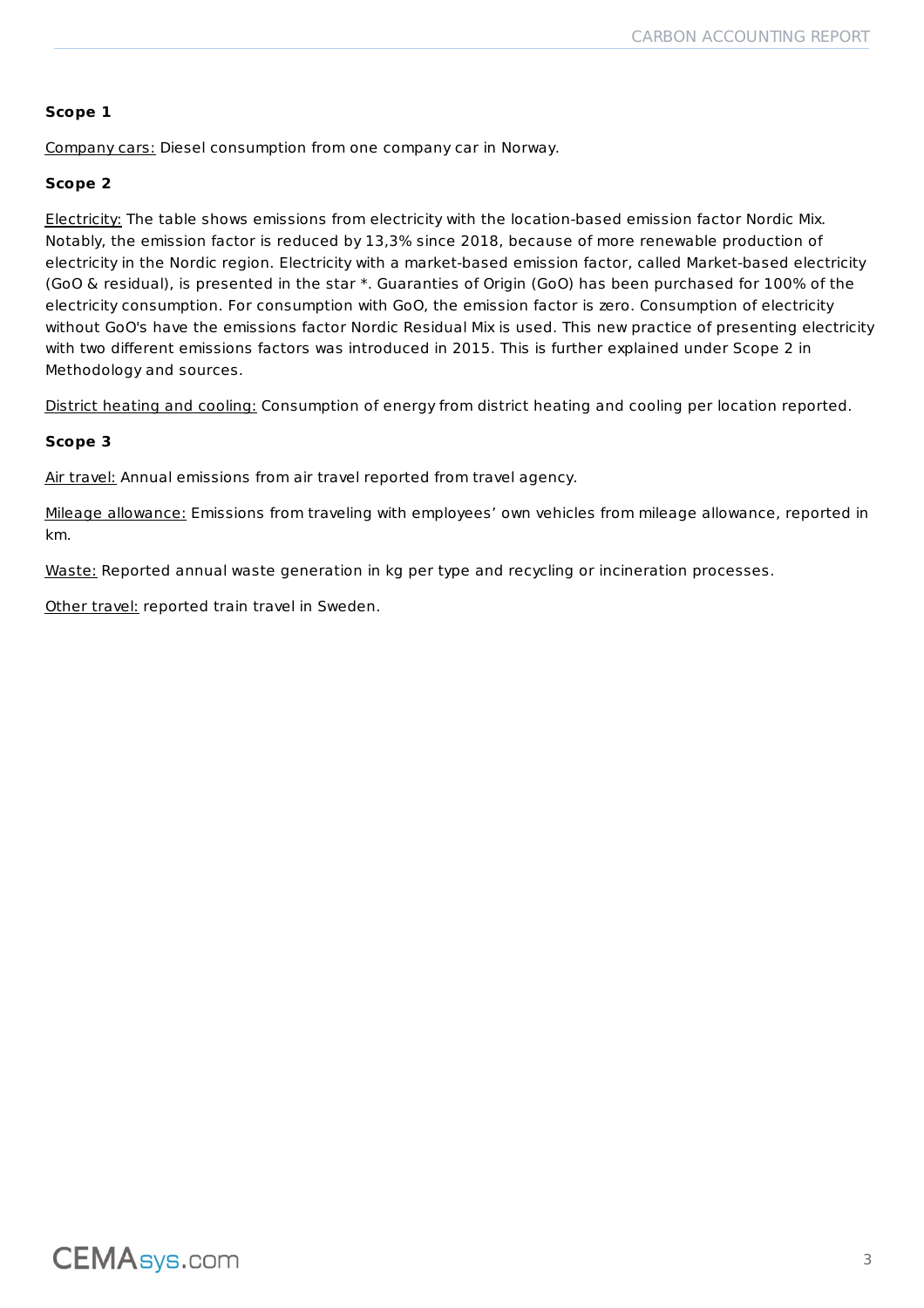### Yearly report – GHG emissions (tCO2e)

| Category                       | Description  | 2017       | 2018       | 2019        | % change from<br>previous year                                                              |
|--------------------------------|--------------|------------|------------|-------------|---------------------------------------------------------------------------------------------|
| Transportation                 |              |            |            |             |                                                                                             |
| Diesel (NO)                    |              | 1.9        | 1.4        | $1.1\,$     | $-25.3%$                                                                                    |
| <b>Scope 1 Emissions</b>       |              | 1.9        | 1.4        | 1.1         | $-25.3%$                                                                                    |
| <b>DH Nordic locations</b>     |              |            |            |             |                                                                                             |
| District cooling SE/Goteborg   |              | ÷,         |            |             |                                                                                             |
| District cooling SE/Stockholm  |              | 8.5        | 6.9        |             | $-100.0%$                                                                                   |
| District heating NO/Lysaker    |              | 38.8       | 27.9       | 13.0        | $-53.5%$                                                                                    |
| District heating SE/Göteborg   |              | 0.9        | 1.0        | 1.0         | 6.0%                                                                                        |
| District heating SE/Linköping  |              | 0.6        | 0.6        | 0.3         | $-51.0%$                                                                                    |
| District heating SE/Malmo      |              | 2.5        | 2.5        | 4.0         | 58.4%                                                                                       |
| District heating SE/Stockholm  |              | 23.9       | 18.4       | 35.2        | 91.3%                                                                                       |
| District heating SE/Sundsvall  |              | 0.1        | 0.1        |             | $-100.0\%$                                                                                  |
| District heating SE/Vasteras   |              | 1.4        | 0.8        | 4.0         | 387.1%                                                                                      |
| District heating Sweden mix    |              | 0.5        | 1.3        |             | $-100.0\%$                                                                                  |
| Electricity*                   |              |            |            |             |                                                                                             |
| Electricity Nordic mix         | Lysaker      | 193.4      | 101.6      | 89.4        | $-12.0%$                                                                                    |
| <b>Electricity Nordic mix</b>  | Stockholm    | 40.3       | 33.6       | 27.6        | $-17.8%$                                                                                    |
| <b>Electricity Nordic mix</b>  | Göteborg     | 2.5        | 1.2        | 1.0         | $-12.4%$                                                                                    |
| <b>Electricity Nordic mix</b>  | Sundsvall    | 0.9        | 0.7        |             | $-100.0%$                                                                                   |
| Electricity Nordic mix         | Västerås     | 1.6        | 1.3        | 1.2         | $-10.2%$                                                                                    |
| <b>Electricity Nordic mix</b>  | Malmø        | 2.9        | 2.7        | 2.1         | $-22.5%$                                                                                    |
| Electricity Nordic mix         | Linköping    | 0.6        | 0.5        | 0.5         | $-13.3\%$                                                                                   |
| <b>Electricity Nordic mix</b>  | Jonköping    | 0.6        | 0.5        |             | $-100.0\%$                                                                                  |
|                                |              | 320.2      | 201.7      | 179.4       | $-11.1%$                                                                                    |
| <b>Scope 2 Emissions</b>       |              |            |            |             |                                                                                             |
| Kmgodtgjørelse(SE)             |              |            |            |             |                                                                                             |
| Diesel (B5)                    |              | 12.5       | 12.2       | 11.0        | $-10.2%$                                                                                    |
| Mileage all. electric car (NO) |              | 0.2        | 0.1        | 0.1         | $-16.4%$                                                                                    |
| Petrol                         |              | 33.9       | 33.0       | 29.8        | $-9.8%$                                                                                     |
| Air travel                     |              |            |            |             |                                                                                             |
| Flights                        |              | 1 048.0    | 1 125.0    | 1 2 2 9 . 0 | 9.2%                                                                                        |
| <b>Waste</b>                   |              |            |            |             |                                                                                             |
| Glass waste, recycled          |              | 0.1        | 0.2        | 0.1         | $-38.0\%$                                                                                   |
| Metal waste, recycled          |              |            |            | 0.1         | 142.4%                                                                                      |
| Organic waste, recycled        |              | 2.6        | 1.7        | 1.6         |                                                                                             |
| Paper waste, recycled          |              | 1.9        | 0.9        | 1.2         |                                                                                             |
| Plastic waste, recycled        |              | 0.2        | 0.2        | 0.2         |                                                                                             |
| Special waste                  | Annet avfall | 0.7        | 0.2        |             |                                                                                             |
| Waste mix, incinerated         |              | 19.2       | 30.6       | 29.0        |                                                                                             |
| WEEE, recycled                 |              |            |            |             |                                                                                             |
| <b>Business travel</b>         |              |            |            |             |                                                                                             |
| Mileage all. car (NO)          |              | 31.9       | 25.8       | 27.2        |                                                                                             |
| Mileage all. electric car (NO) |              | 0.2        | 0.2        | 0.2         |                                                                                             |
| Taxi                           |              | 8.5        | 8.9        | 9.1         |                                                                                             |
| Train (SE)                     |              | 1.7        | 1.8        | $0.1\,$     |                                                                                             |
| <b>Scope 3 Emissions</b>       |              | 1 1 6 1 .5 | 1 2 4 0.9  | 1 3 3 8 . 7 | -7.9%<br>34.7%<br>16.5%<br>$-88.3%$<br>$-5.1%$<br>5.5%<br>24.0%<br>2.4%<br>$-96.9%$<br>7.9% |
| <b>Total</b>                   |              | 1 483.6    | 1 4 4 4 .0 | 1 5 1 9 . 2 | 5.2%                                                                                        |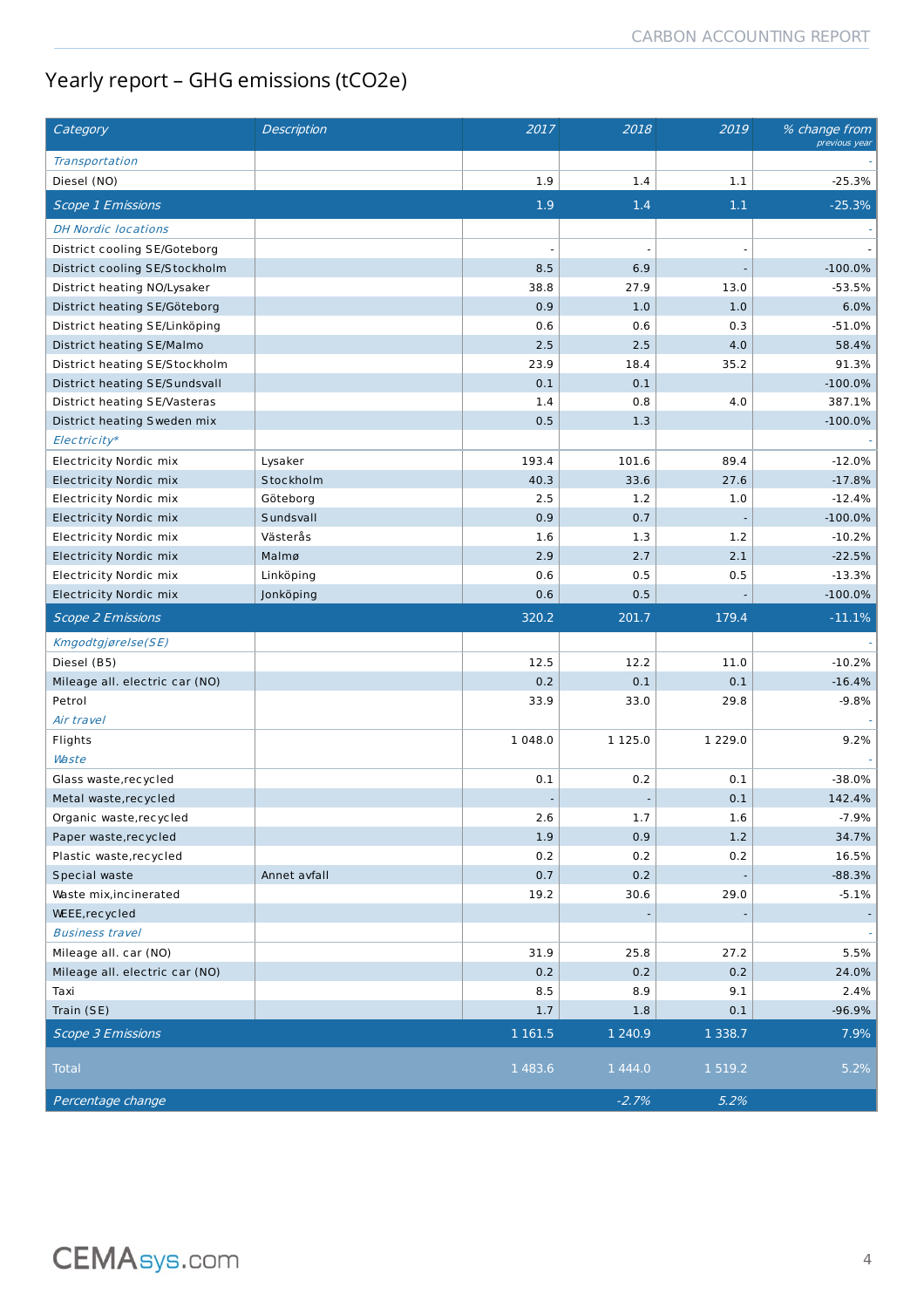### Key energy and climate performance indicators

| Name                          | Unit                    | 2017      | 2018        | 2019                     | % change from<br>previous year |
|-------------------------------|-------------------------|-----------|-------------|--------------------------|--------------------------------|
| Sum locations kWh/m2          |                         | 159.3     | 147.3       | 142.8                    | $-3.0%$                        |
| Sum square meters (m2)        |                         | 49 907.0  | 38 011.0    | 37 643.0                 | $-1.0%$                        |
| Sum energy per location (MWh) |                         | 7 949.7   | 5 5 9 9 . 0 | 5 376.6                  | $-4.0%$                        |
| tCO2e/årsverk (Scope 1+2+3)   | Gjennomsnitt<br>årsverk | 0.9       | 0.9         | 0.9                      | 2.8%                           |
| $tCO2e/AuM$ (Scope $1+2+3$ )  | <b>MNOK</b>             | 0.1       | 0.1         | $\overline{\phantom{0}}$ | $-100.0%$                      |
| Asset under Management MNOK   |                         | 10 4 63.9 | 12 3 6 7.0  | $\overline{\phantom{0}}$ | $-100.0%$                      |
| FTE                           |                         | 1 647.0   | 611.0       | 1 649.0                  | 2.4%                           |

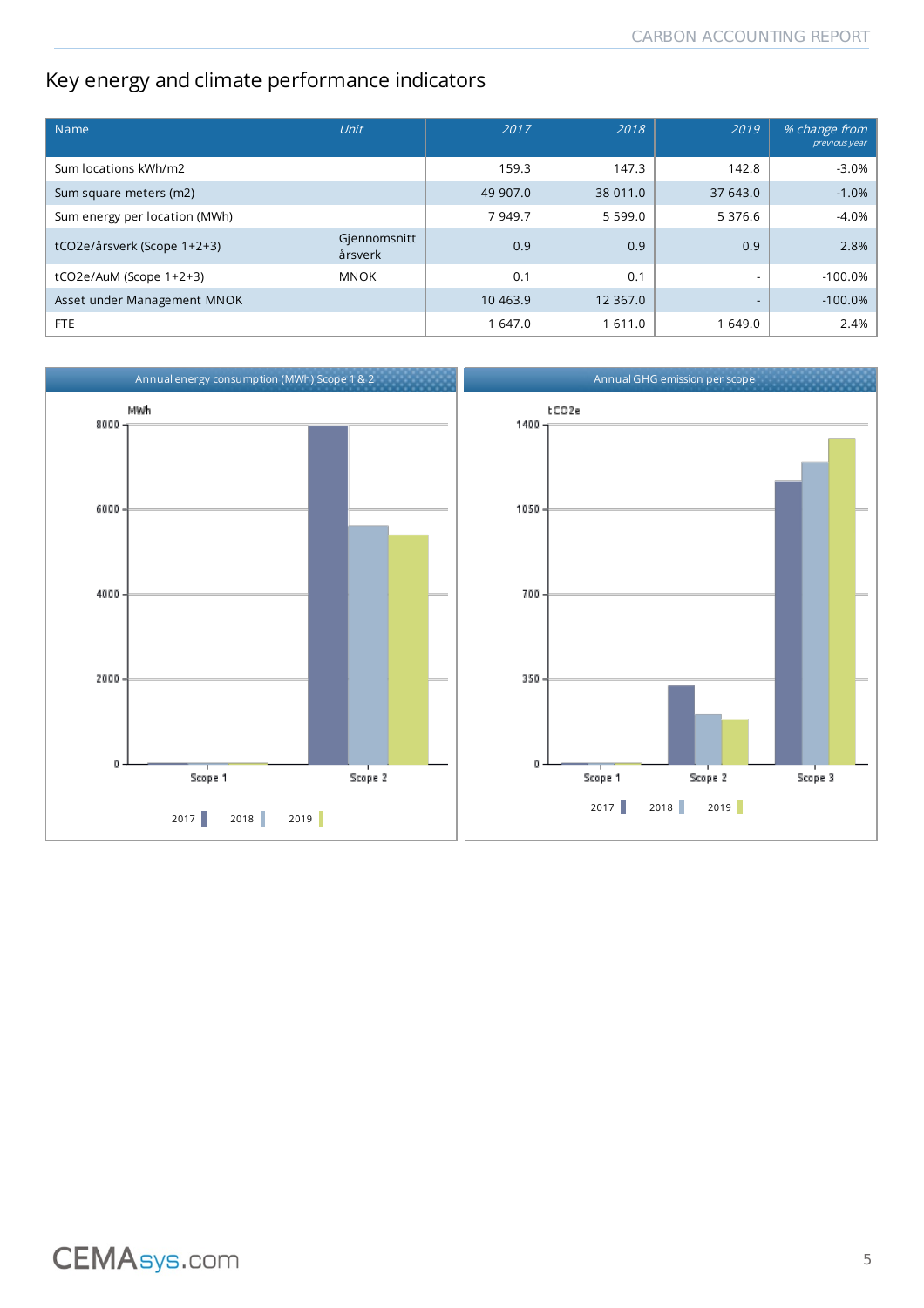### Market-based GHG emissions summary

| Category                         | Unit         | 2017   | 2018   | 2019   |
|----------------------------------|--------------|--------|--------|--------|
| Electricity market-based         | tCO2e        | 0,0    | 0,0    | 0.0    |
| Scope 2 market-based             | <i>tCO2e</i> | 77.3   | 59.6   | 57.6   |
| Total market-based Scope 1,2 & 3 | tCO2e        | 1240.7 | 1301.9 | 1397.4 |
| Percentage change                |              |        | 4.9%   | 7.3%   |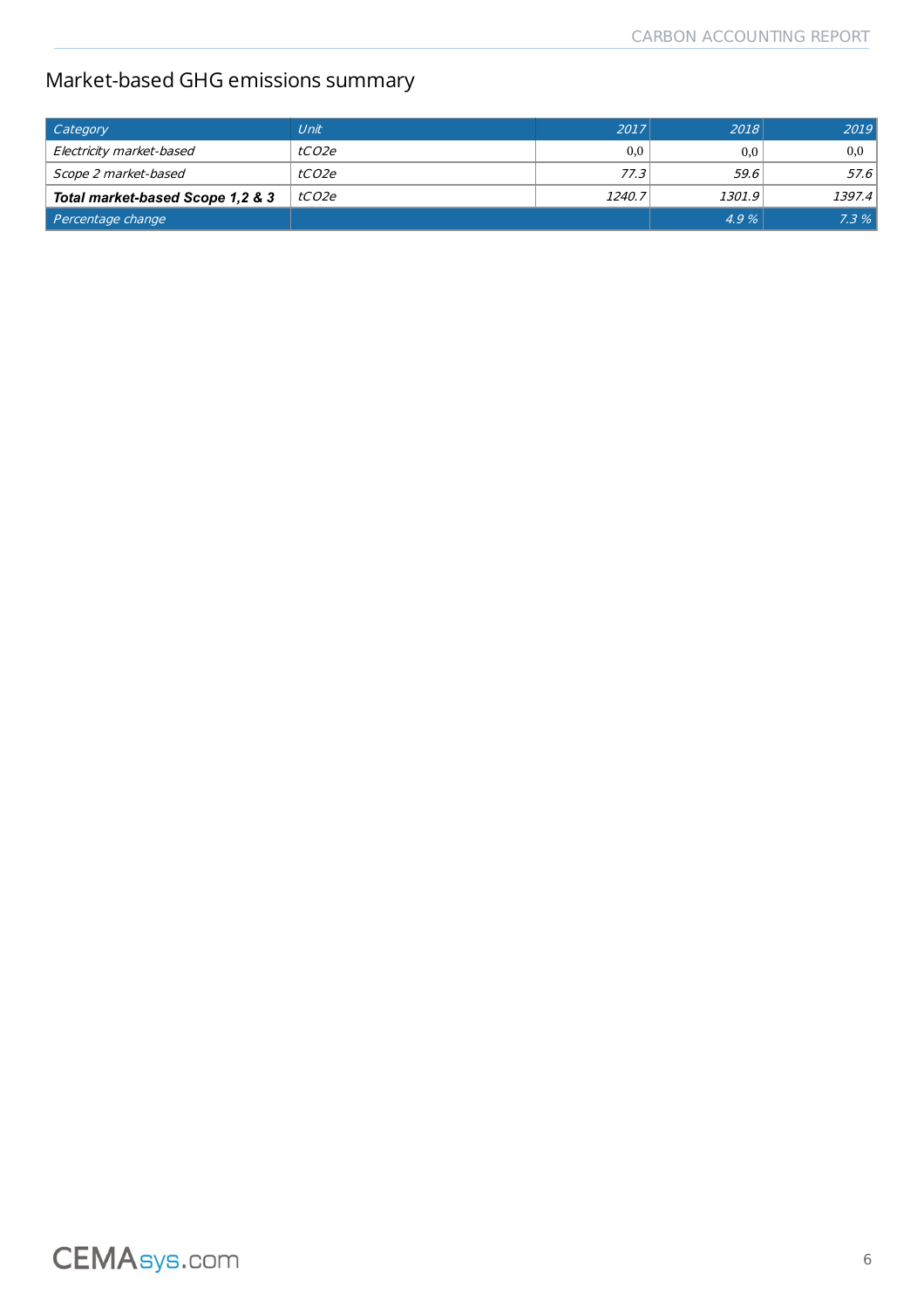#### Methodology and sources

The Greenhouse Gas Protocol Initiative (GHG protocol) is developed by the World Resources Institute (WRI) and World Business Council for Sustainable Development (WBCSD). This analysis is according to A Corporate Accounting and Reporting Standard Revised edition, currently one of four GHG Protocol accounting standards explaining how to calculate and report GHG emissions. The reporting considers the following greenhouse gases, all converted into CO2 equivalents: CO2, CH4 (methane), N2O (laughing gas), SF6, HFCs and PFCs.

This analysis is based on the operational control aspect that defines what should be included in the carbon inventory, as well as in the different scopes. When using the control approach to consolidate GHG emissions, companies shall choose between either the operational control or financial control criteria. Under the control approach, a company accounts for the GHG emissions from operations over which it has control. It does not account for GHG emissions from operations in which it owns an interest but has no control.

The carbon inventory is divided into three main scopes of direct and indirect emissions.

**Scope 1**Mandatory reporting includes all direct emission sources where the organisation has operational control. This includes all use of fossil fuels for stationary combustion or transportation, in owned, leased or rented assets. It also includes any process emissions, from e.g. chemical processes, industrial gases, direct methane emissions etc.

**Scope 2** Mandatory reporting includes indirect emissions related to purchased energy; electricity or heating/cooling where the organisation has operational control. The electricity emissions factors used in CEMAsys is based on national gross electricity production mixes on a 3 years rolling average (IEA Stat). The Nordic electricity mix covers the weighted production in Sweden, Norway, Finland and Denmark, which reflects the common Nord Pool market area. Emission factors per fuel type are based on assumption in the IEA methodological framework. Factors for district heating/cooling are either based on actual (local) production mixes, or average IEA stat.

#### In January 2015, the GHG Protocol published new guidelines for calculating emissions from electricity consumption.

Primarily two methods are used to "allocate" the GHG emissions created by electricity generation to the end consumers of a given grid. These are the *location-based* and the *market-based* method. The location-based method reflects the average emissions intensity of grids on which energy consumption occurs, while the market-based method reflects emissions from electricity that companies have purposefully chosen (or their lack of choice).

Businesses who report on their GHG emissions will now have to disclose both location-based emissions from the production of electricity and the marked-based emissions related to the potential purchase of Guaranties of Origin (GoO).

The purpose of this amendment in the reporting method is on one hand to show the impact of energy efficiency and saving measures, and on the other hand to display how the acquisition of GoOs affect the GHG-emissions. Using both methods in the emission reporting highlights the effect of all measures regarding electricity consumption.

The location-based method: The location-based method is based on statistical emissions information and electricity output aggregated and averaged within a defined geographic boundary and during a defined time period. Within this boundary, the different energy producers utilize a mix of energy resources, where the use of fossil fuels (coal, oil and gas) result in direct GHG-emissions. These emissions are reflected in the location-based emission factor.

The market-based method: The choice of emission factor using this method is determined by whether the business acquires GoOs or not. When selling GoOs, the supplier certify that the electricity is produced by only renewable sources, which has an emission factor of 0 grams of CO2e per kWh. However, for electricity without the guarantee of origin, the emission factor is based on the remaining electricity production after all GoOs for renewable energy are sold. This is called a residual  $mix$ , which is normally substantially higher than the location-based factor. As an example, the market-based Norwegian residual mix factor is approximately 7 times higher than the location-based Nordic mix factor. The reason for this high factor is due to Norway's large export of GoOs to foreign consumers. In a market perspective, this implies that Norwegian hydropower is largely substituted with an electricity mix including fossil fuels.

**Scope 3** Voluntary reporting of indirect emissions from purchased products or services in the value chain. The scope 3 emissions are a result of the company's different activities, which are not controlled by the company, i.e. they're indirect. Examples are business travel, goods transportation, waste handling, consumption of products etc. In general, the

## **CEMAsys.com**